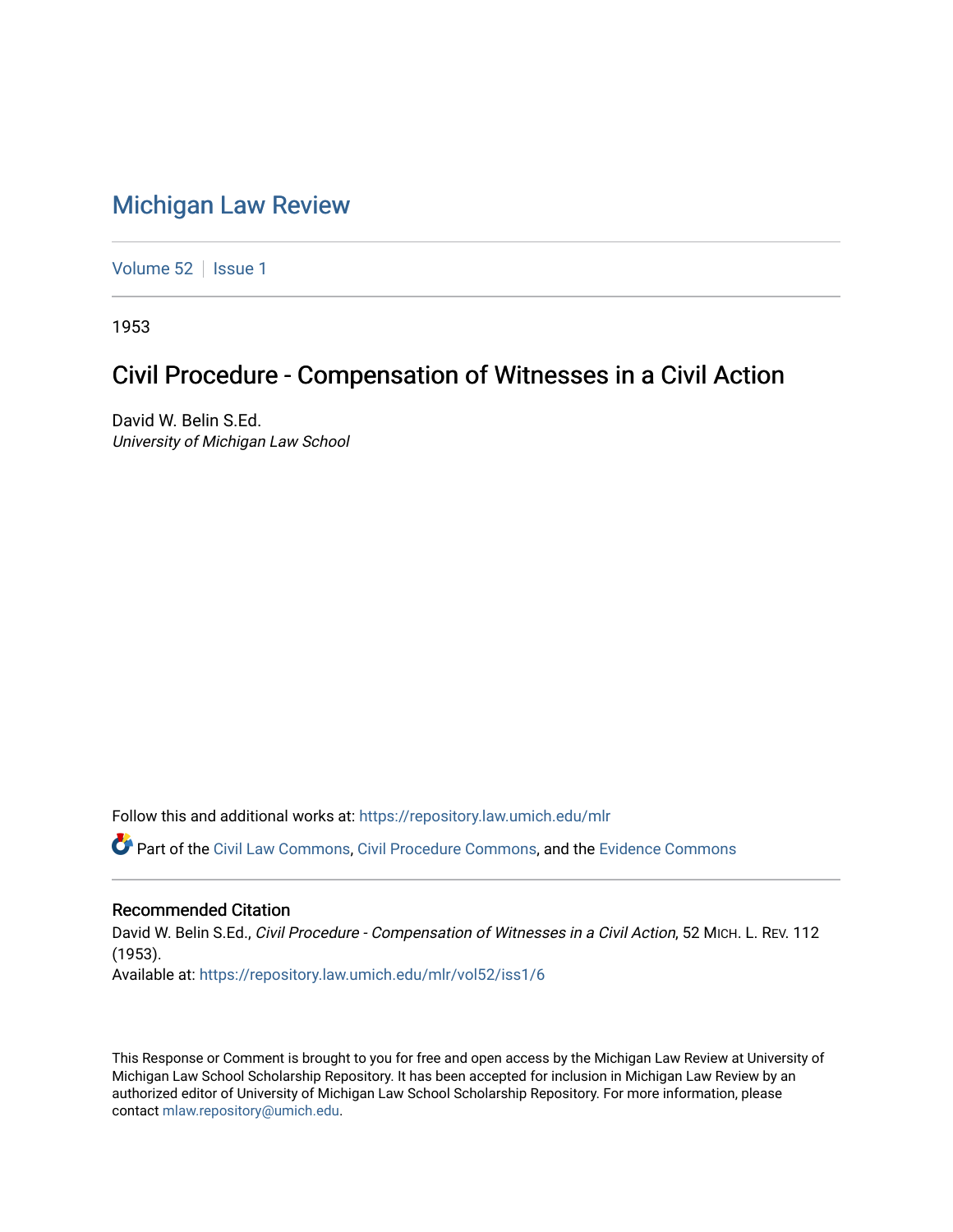#### **COMMENTS**

CIVIL PROCEDURE - COMPENSATION OF WITNESSES IN A CIVIL AcTION-As the amount and complexity of litigation has increased, there have been corresponding increases in demands for added compensation of witnesses. Like the juror, the witness often receives the time-honored answer that he cannot be heard to complain that his compensation is inadequate; the administration of justice is a mutual benefit to all members of the community, and each is under a public duty to further it

At common law witnesses received no compensation.<sup>1</sup> Time spent in testifying was held to be claimed by the public as a tax, paid by the witness to the system of law which protected the rights of all.<sup>2</sup> Statutory provisions gradually were enacted, providing for various degrees of compensation.<sup>3</sup> Today, there are such statutory provisions in every state as well as in the federal courts. The area is fraught with controversies and bears examination.

# I. *The Ordinary Witness*

The ordinary witness is one who has personal knowledge of matters of fact pertaining to the case; on the witness stand he relates these facts. This is in contrast to the expert, who primarily gives opinion concerning the significance of facts. In general, the compensation of the ordinary witness includes a specified amount per day plus an additional mileage fee. Per diem rates range from 50 cents in Connecticut,<sup>4</sup> New Jersey,<sup>5</sup> and Virginia<sup>6</sup> to six dollars in Utah.<sup>7</sup> Several states have

1 39 L.R.A. 116 (1898).

2 Blair v. United States, 250 U.S. 273, 39 S.Ct. 468 (1919).

<sup>2</sup> Blair v. United States, 250 U.S. 273, 39 S.Ct. 406 (1919).<br><sup>8</sup> 5 Eliz., c. 9, §12 (1562), providing for compensation "... according to his or their countenance or calling such reasonable sum of money for his or their costs and charges, as having regard to the distance of the places is necessary to be allowed in that behalf.''

<sup>4</sup>Conn. Stat. (1949) §3611.

<sup>5</sup>N.J. Rev. Stat. (1937) tit. 22, c. 1, §4.

6 Va. Code (1950) §14-187.

<sup>7</sup>Utah Code Ann. (1953) tit. 21, c. 5, §4. Other statutes provide the following per diem rates: 28 U.S.C. (Supp. V, 1952) §1821: \$4; Ala. Code (1940) tit. 11, §44: \$1.50; Ariz. Code Ann. (1939) §34-131: \$1.50; Ark. Stat. (1947) §28.524: \$1.50; Del. Code (1935) c. 156, §19: \$2; Fla. Stat. Ann. (1943) tit. 7, §90.14: \$2; Ga. Code Ann. (1949)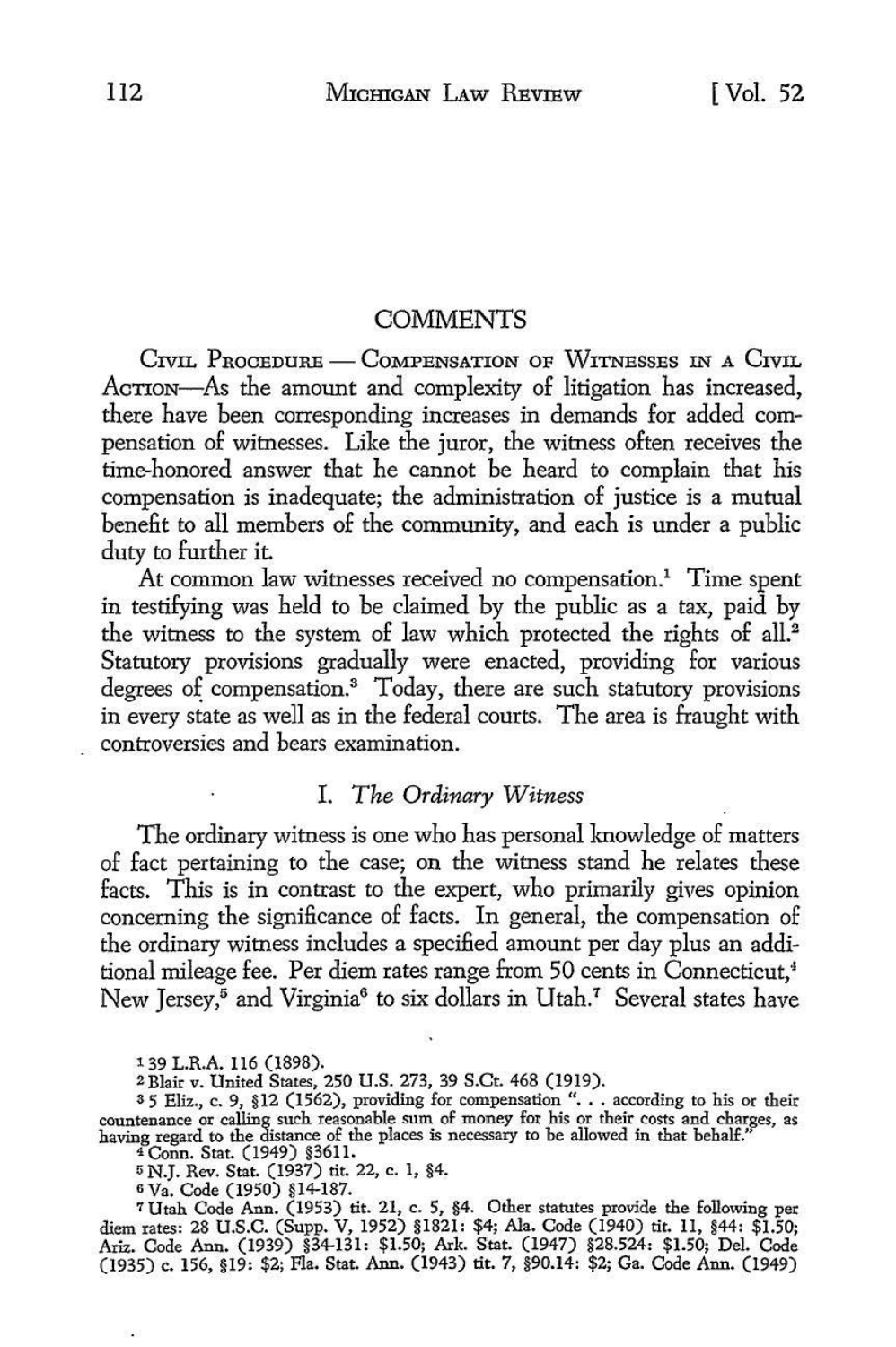## 1953] COMMENTS 113

a special rate for half days.<sup>8</sup> Fees depend on the class of county in Colorado,<sup>9</sup> while North Carolina declares that the county board of commissioners shall fix compensation within a range of one to three dollars per day, but if the witness attends a trial outside of his county of residence, the statute specifies the rate.<sup>10</sup> Generally, the fees of voluntary witnesses are allowed as costs, regardless of whether they come from beyond the reach of subpoena,<sup>11</sup> but some courts limit costs to subpoenaed witnesses.12 In New York, the Civil Practice Act specifies that a witness will get one dollar per day, if subpoenaed; otherwise, he will receive 50 cents.<sup>13</sup> California is the only state in which the statute declares that the state may require the services of witnesses, with or without compensation.<sup>14</sup> In general, where testimony is worthless and in substance inadmissible, no fees are taxed in costs.15 If a subpoenaed witness attends and is deemed necessary to an issue presented and then the issue is abandoned and the witness is not sworn because of this, compensation is nevertheless customarily allowed.16 However, a party cannot call an unnecessary number of witnesses and the court can exercise discretion as to the number of witnesses for which the prevailing party shall be allowed to tax costs.<sup>17</sup>

Reimbursement for mileage traveled also varies greatly. Georgia offers none,<sup>18</sup> whereas Idaho gives an allowance of 25 cents per mile for

§1501: 75 cents; Idaho Code Ann. (1948) tit. 9, §1601: \$3; ill. Stat. Ann. (Smith-Hurd, 1951) c. 53, §65: \$1; Ind. Stat. Ann. (Bums, 1946 Replacement) §2.1710: \$1.25; Iowa Code Ann. (1946) §622.69: \$2; Kan. Gen. Stat. Ann. (1949) §28-125: \$1.50; Ky. Stat. (1948) tit. 38, §421.010: \$1; La. Rev. Stat. (Dart, 1950) §13.3661: \$1.50; Me. Rev. Stat. (1944) c. 100, §129: \$2; Md. Code Ann. (1951) art. 35, §16: \$1; Mass. Laws Ann. (1952 Supp.) c. 262, §29: \$3; Minn. Stat. Ann. (1947) §357.22: \$1; Miss. Code Ann. (1942) §3953: \$1.50; Mont. Rev. Code Ann. (1947) tit. 25, §404: \$3; Neb. Rev. Stat. (1943, reissue, 1952) §33-139: \$2; Nev. Comp. Laws (Supp. 1931-1941) §8490: \$2; N.H. Rev. Laws (1942) c. 392, §16: \$3; N.D. Rev. Code (1943) §31-0116: \$2; Ohio Rev. Code (1953) §2335.06: \$1; Okla. Stat. (1951) tit. 28, §81: \$1; Ore. Comp. Laws Ann. (1940) §87-961: \$2; Pa. Stat. Ann. (Purdon, 1952 Supp.) tit. 28, §416.2: \$3; R.I. Acts and Resolves (1939) c. 715, §7: \$1.50; S.C. Code (1952) §27-603: \$1; S.D. Code (1939) §36.0401: \$2; Tenn. Code Ann. (1934) §9799: l; Tex. Rev. Civ. Stat. Ann. (Vernon, 1925) art. 3708: \$1; Vt. Stat. (1947) §10,522: \$2.50; Wash. Rev. Code (1951) §2.40.010: \$4; W.Va. Code (1949) §5833: \$1; Wis. Stat. (1951) §325.05: \$5.

8 Mich. Stat. Ann. (1951 Supp.) §27.2557: \$5 per day and \$2.50 per half day; Wyo. Stat. Ann. (1945) §3-3701: \$2 per day and \$1.50 per half day.

- o Colo. Stat. (1935) c. 66, §46. Range is from \$1.50 to \$2.50 per day. 10 N.C. Stat. (1953) §6-52.
- 
- <sup>11</sup>Marks *v.* Merrill Paper Co., (7th Cir. 1913) 203 F. 16.
- 12 Lillienthal *v.* So. Cal. Ry. Co., (D.C. Cal. 1894) 61 F. 622. 13 N.Y. Civ. Prac. Act (Cahill-Parsons, 1946) §1539.
- 
- 14 Cal. Govt. Code (Deering, 1951) tit. 1, §204. 15Wollenberger v. Hoover, 346 ill. 511, 179 N.E. 42 (1931).
- 16 Jones *v.* Antrim Circuit Judge, 223 Mich. 141, 193 N.W. 873 (1923).
- 17 Kane v. Luckman, (D.C. Iowa 1904) 131 F. 609.

18 Ga. Code (1949) §1501. But in Dickerson *v.* Mangham, 194 Ga. 466, 22 S.E. (2d) 88 (1942), the court stated that disinterested witnesses should be compensated for travel time and expense.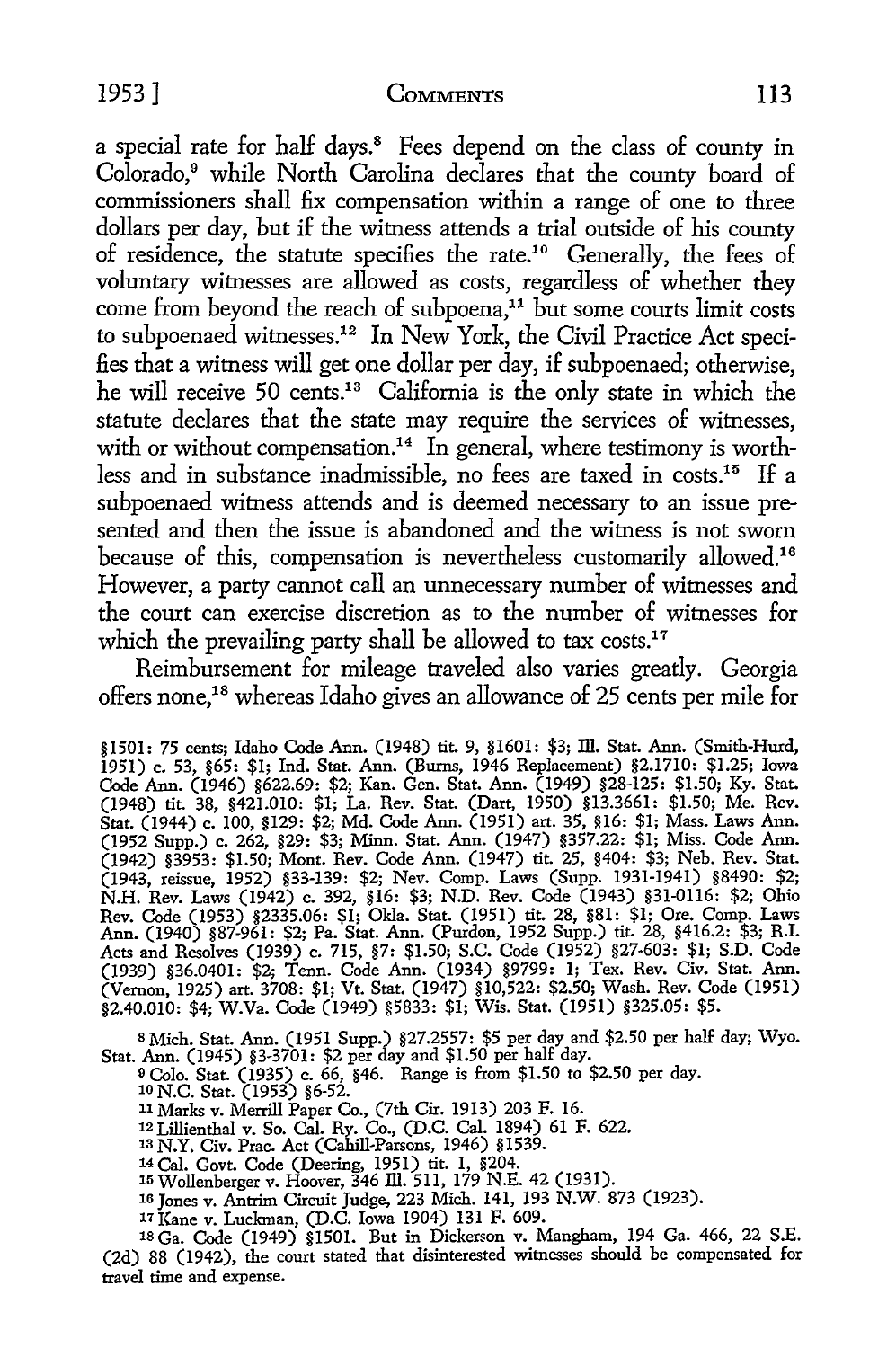the distance one way between the place of residence of the witness and the place of trial.<sup>19</sup> The majority of statutes base the mileage rate on a to-and-from computation, with the most usual figure being that of five cents per mile.<sup>20</sup> Ordinarily, mileage out of the state is not taxable.<sup>21</sup> For travel in the state, mileage is normally allowed in taxing costs, whether or not the witness is subpoenaed.<sup>22</sup> However, some states either by judicial limitation<sup>23</sup> or by statute<sup>24</sup> have established otherwise. North Carolina specifies that the county board of commissioners fix the rate, within a maximum of five cents per mile on a round trip basis.25 In Maryland, mileage allowance depends on the county.26 A few jurisdictions do not allow any mileage at all within a specified radius of the place of trial, usually less than twenty miles.<sup>27</sup> In the

19 Idaho Code Ann. (1948) tit. 9, §1601.

20 The following compensation rates are on a per mile basis (asterisks denote payment for one way only): 28 U.S.C. (Supp. V, 1952) §1821: seven cents; Ala. Code (1940) tit. 11, §44: five cents; Ariz. Code Ann. (1939) §34-131: fifteen cents\*; Colo. Stat. (1935) c. 66, §47: fifteen cents\*; Del. Code (1935) c. 156, §19: three cents; Fla. Stat. Ann. (1943) §90.14: five cents; Ill. Stat. Ann. (1951) c. 53, §65: five cents; Iowa Code Ann.<br>(1946) §622.69: five cents; Kan. Stat. Ann. (1949) §28-125: five cents; La. Rev. Stat. (Dart, 1950) §13.3661: five cents; Me. Rev. Stat. (1944) c. 100, §129: six cents; Mass. Laws Ann. (1952 Supp.) c. 262, §29: five cents; Mich. Stat. Ann. (1951 Supp.) §27.2557: ten cents\*; Minn. Stat. Ann. (1945) §257.22: six cents; Miss. Code Ann. (1942) §3953: five cents; Mo. Stat. Ann. (Vernon, 1952) §491.280: five cents; Mont. Rev. Code Ann. (1947) tit. 25, §404: seven cents; Neb. Stat. (1943, reissue 1952) §33-139: five cents; Nev. Comp. Laws (Supp. 1931-1941) §8490: fifteen cents\*; N.J. Rev. Stat. (1937) tit. 22, c. 1, §4: one dollar "for every thirty miles from and to his or her place of residence"; N.M. Stat. Ann. (1941) §20-104: five cents; N.D. Rev. Code (1943) §31-0116: ten cents; Ohio Rev. Code (1953) §2335.06: five cents; Okla. Stat. (1951) tit. 28, §81: five cents; Ore. Comp. Laws Ann. (1940) §87-964, as amended Ore. Laws 1949: eight cents; Pa. Stat. Ann. (Purdon, 1952 Supp.) tit. 28, §416.4: five cents; R.I. Acts and Resolves (1939) c. 715, §7: ten cents; S.C. Code (1952) §27-603: five cents; S.D. Code (1939) §36.0401: ten cents\*; Tenn. Code Ann. (1934) §9799: four cents; Tex. Rev. Civ. Stat. Ann. (Vernon, 1925) art. 3708: six cents; Utah Code Ann. (1953) tit. 21, c. 5, §4: twenty cents\*; Vt. Stat. (1947) §10,522: six cents; Wash. Rev. Code (1951) §2.04.010: ten cents; W.Va. Code (1949) §5833: five cents; Wis. Stat. (1951) §325.05: five cents; Wyo. Stat. Ann. (1945) §3-3701: ten cents.

21 Woodard v. Chicago, R.I. and Pac. Ry. Co., 193 Iowa 516, 185 N.W. 978 (1921). 22 In re Estate of Hnlme, 185 Iowa 1219, 171 N.W. 599 (1919).

23 Daloia v. Boyd, 16 Wash. (2d) 439, 133 P. (2d) 950 (1943); Barber v. Parsons,

145 Mass. 203, 13 N.E. 491 (1887) (travel fees taxed only when witness is summoned). 24Ark. Stat. (1947) §§28.526, 28.527: no mileage to persons within the county where the trial is being held. Five cents per mile to attend outside the county of the witness' residence. But see Ind. Stat. Ann. (1946 Replacement) §1710: five cents per mile both ways "not to be computed beyond the limits of adjoining county."<br><sup>25</sup> N.C. Stat. (1953) §6-52.

<sup>25</sup> N.C. Stat. (1953) §6-52.<br><sup>26</sup> Md. Code Ann. (1951) art. 35, §16: mileage depends on the county, ranging from

"itinerant" charges to ten cents per mile based on the witness' distance from the county seat.<br>27 Ky. Stat. (1948) §421.010: four cents per mile going and returning, when the wit-<br>ness resides more than twenty miles away; order to testify; N.Y. Civ. Prac. Act (Cahill-Parsons, 1946) §1539: eight cents per mile one way if the witness lives more than three miles from the trial; Va. Code (1950) §14-187: four cents per mile to and from point "beyond ten miles necessarily traveled to the place of attendance."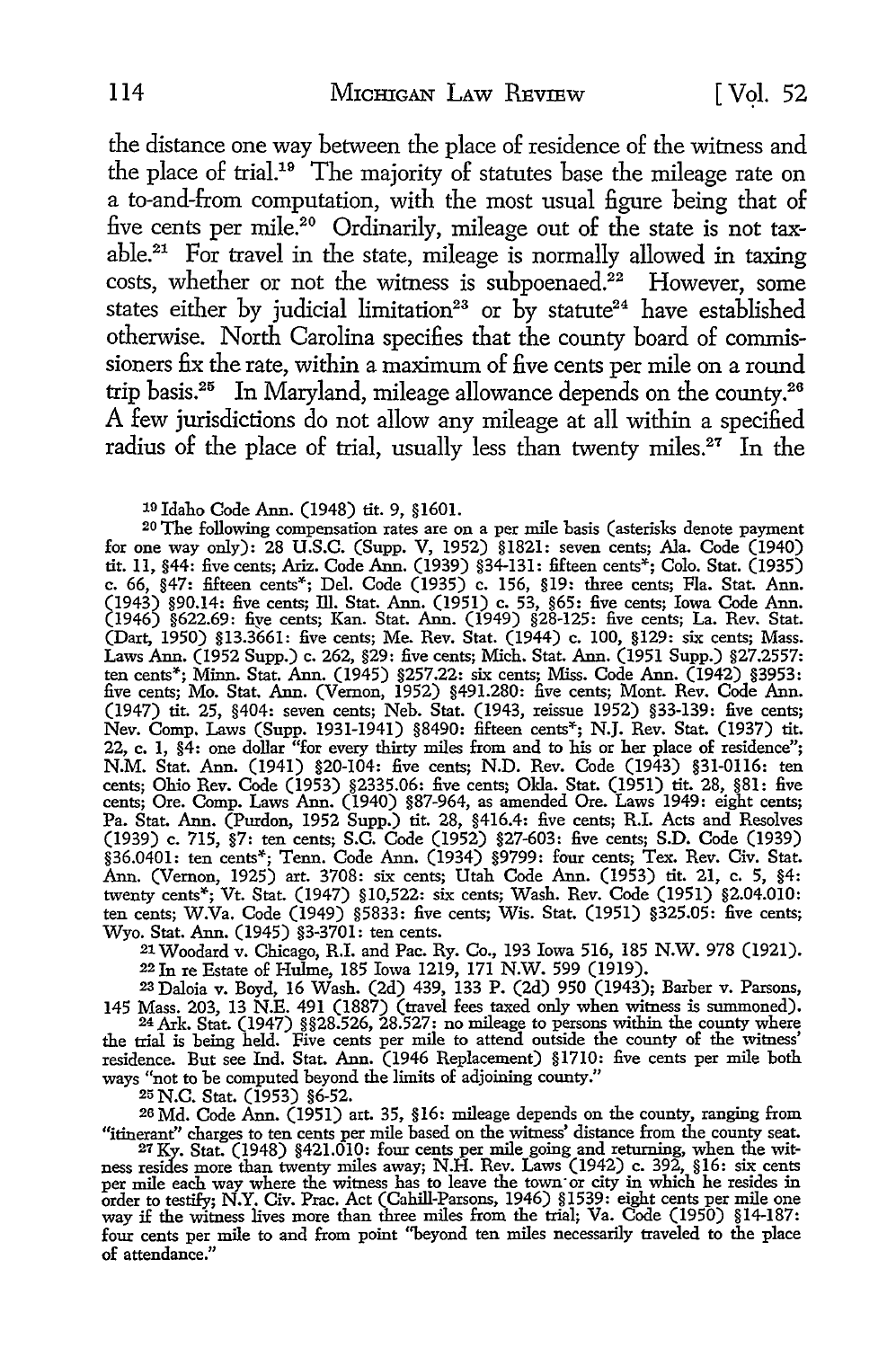federal courts, a few cases allow costs for the entire mileage of witnesses, regardless of the distance traveled or the fact that the witnesses might come from outside the district or state.<sup>28</sup> But the great majority of decisions hold that mileage fees are taxable only as far as the subpoena will run.29

From all of this data one conclusion is obvious: the witness will usually be attending a trial at a financial sacrifice. This is especially true if he lives comparatively far from the place of trial and is forced *to* stay overnight. Several states have attempted to alleviate this situation by providing for special allowances for overnight shelter and extra meal expense.<sup>30</sup> A provision in Missouri allows the witness an additional sum if he testifies outside the county of his residence.<sup>31</sup> All of these problems are magnified when the person testifying is an "expert."

# II. *The Expert Witness*

Correlative with the increasing complexity of society has been a greater complexity in litigations, entailing more and more testimony of a technical character. This has resulted in great pressure *to* furnish added compensation for expert witnesses. Generally, a witness having personal knowledge is required *to* attend court without pay other than that provided by statute.<sup>32</sup> He may be required to testify regarding matters within his knowledge, even though he has obtained superior knowledge through experience and special training.<sup>33</sup> For instance, a doctor who witnesses an accident and renders first aid must testify as to the condition of the person injured; he is not entitled *to* demand extra compensation because he is more qualified than the layman *to*  testify on such matters.<sup>34</sup>

But when a person not directly connected with the facts of a case gives testimony of a technical character, the real problem of added compensation for experts comes into focus. The expert can be best

28 Morris-Turner Live Stock Co. v. Director General of Railroads, (D.C. Mont. 1920) 266 F. 600. 20 Friedman v. Washburn Co., (7th Cir. 1946) 155 F. (2d) 959. 30 La. Rev. Stat. (Dart, 1950) §13.3661: a person resicfing outside of the parish

wherein the case is pending who is required to stay overnight is allowed \$3.50 for hotel and meal expense; Pa. Stat. Ann. (Purdon, 1952 Supp.) tit. 28, §416.6: where witness resides more than fifty miles from the proceeding and is necessarily absent from one day to the next, \$3 per night for lodging.

31 Mo. Stat. Ann. (Vernon, 1952) §491.280: \$1.50 per day in the county of the witness' residence, and \$2 per day outside the county; N.M. Stat. Ann. (1941) §20-104: \$1 per day in the county of the witness' residence, and \$2 per day outside of the county. But see Indiana statute, note 24 supra.

32 McClenahan v. Keyes, 188 Cal. 574, 206 P. 454 (1922).

33 Dixon v. People, 168 ID. 179, 48 N.E. 108 (1897).

34 Burnett v. Freeman, 125 Mo. App. 683, 103 S.W. 121 (1907).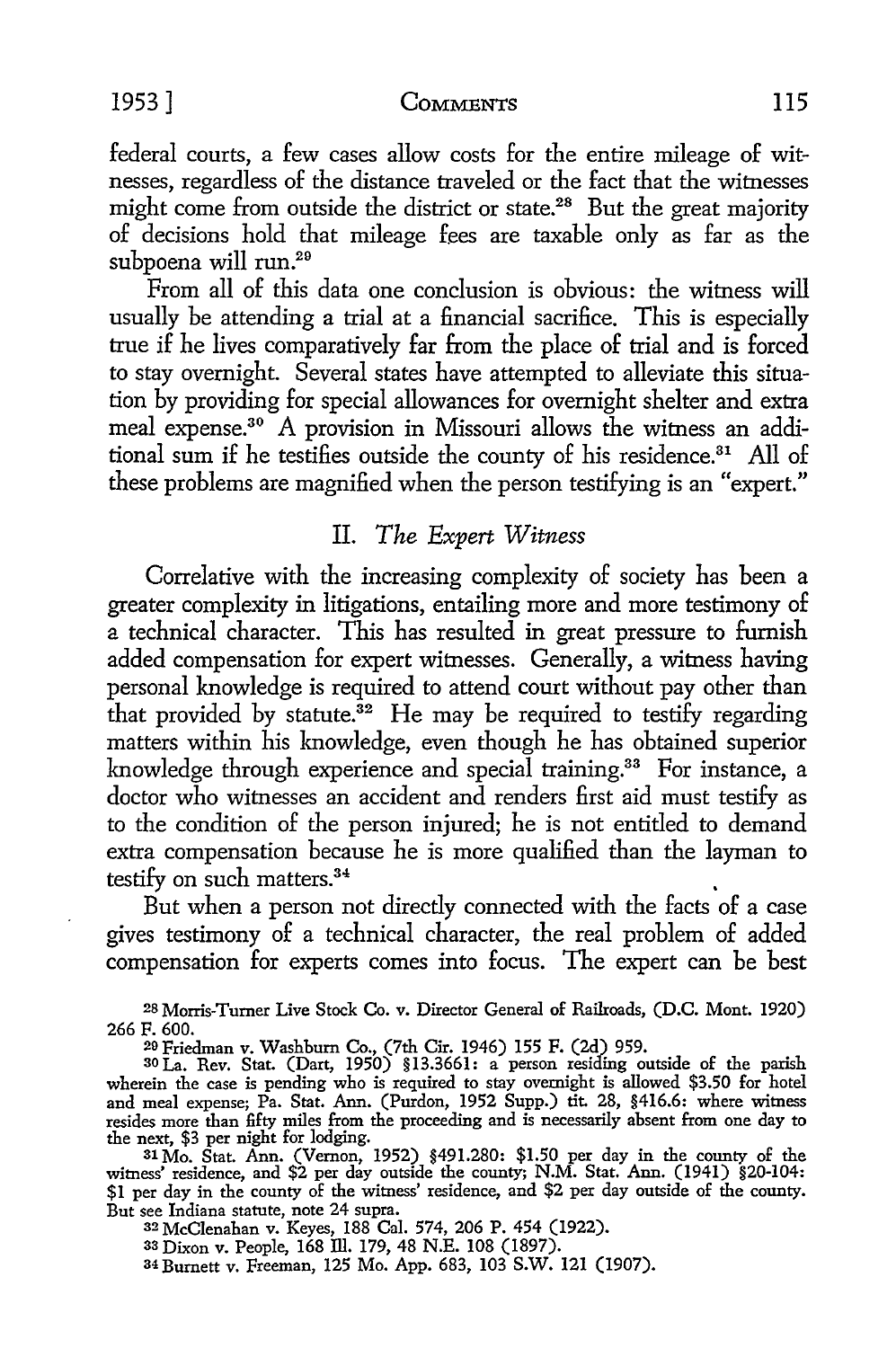defined as " $\ldots$  a witness otherwise unconnected with the case who because of his . . . special qualifications is called to give in evidence his expert opinion, either based on facts, or on the result of examination of material or data, submitted to him for the purpose."35 In dealing with these problems, there appear to be four categorical approaches. (I) The expert is compensated as an ordinary witness. Any additional compensation must be paid by the party calling the witness. This is by far the majority approach.<sup>36</sup> (2) The expert is compensated as an ordinary witness, and a contract for any additional compensation is void for want of consideration<sup>37</sup> or illegal.<sup>38</sup> Making such added compensation illegal has little effect, for the statute can be readily circumvented through the device of consultation fees. (3) Several statutes specifically allow additional compensation for experts, some limiting

#### 35 111 J.P. 144 (1947).

*36 Alabama*: An expert "may be compelled to . . . testify . . . without . . . tender of compensation other than the per diem and mileage allowed to [ordinary] witnesses." Ala. Code (1940) tit. 7, §366. Contract for additional compensation is valid. Hartley v. Alabama Nat. Bank, 247 Ala. 651, 25 S. (2d) 680 (1946). *Arkansas:* An expert cannot demand extra compensation. Flinn v. Prairie County, 60 Ark. 204, 29 S.W. 459 (1895). *Georgia:* An expert subpoenaed is not entitled to more fees than an ordinary witness. Schofield v. Little, 2 Ga. App. 286, 58 S.E. 666 (1907). *Illinois:* Expert witnesses are in the same position as others with respect to their fees. Commissioners of Lincoln Park v. Schmidt, 395 ill. 316, 69 N.E. (2d) 689 (1946). *Indiana:* An expert can be compelled to testify "in relation to any matter, whenever such opinion is material evidence relevant to an issue on trial . . . without compensation other than [that] allowed by law." Ind. Stat. 4nn. (1946 Replacement) §2.1722. Persons who have experience in any particular business may be called as experts. Fort Wayne v. Coombs, 107 Ind. 75, 7 N.E. 743 (1886). *Kentucky:* An expert may be subpoenaed and required to attend without the guarantee of any compensation over and above the statutory witness fee. Sanders v. Commonwealth, 291 Ky. 216, 163 S.W. (2d) 493 (1942). *Missouri:* Contract to pay expert more is not invalid as against "public policy." Barnes v. Boatmen's Nat. Bank of St. Louis, 348 Mo. 1032, 156 S.W. (2d) 597 (1941). New *York:* Fees for experts in excess of regular statutory amount must be borne by the party calling the expert. In re Greco's Estate, 190 Misc. 769, 78 N.Y.S. (2d) 429 (1947). *Pennsylvania:* Expert can receive additional compensation, but it shall not be taxable as costs. Pa. Stat. Ann. (Purdon, 1952 Supp.) tit. 28, §416.9. See Lance v. Luzerne County Mfrs. Assn., 366 Pa. 398, 77 A. (2d) 386 (1951). Texas: Plaintiff not entitled to recover for fees paid in obtaining expert testimony. Gulf, C. and S.F. Ry. Co. v. Dooley, 62 Tex. Civ. App. 345, 131 S.W. 831 (1910). *West*  Virginia: An expert witness may be compelled to testify as to matters of professional opinion or as to special knowledge gained by reason of his professional training or experience without a fee other than that of an ordinary witness. Ealy v. Shetler Ice Cream Co., 108 W.Va. 184, 150 S.E. 539 (1929). *United States:* Additional amounts paid to expert witnesses cannot be allowed as costs in the federal courts. Henkel v. Chicago, St. Paul, M. and 0. Ry. Co., 284 U.S. 444, 52 S.Ct. 223 (1932).

37 *Connecticut:* Agreement to pay witness more than legal fees will not ordinarily be enforced; exceptional cases will be considered. Dodge v. Stiles, 26 Conn. 463 (1857).

38 *Michigan:* No expert witness shall receive a sum in excess of ordinary witness fee unless court awards a larger sum. Any witness who directly or indirectly receives a larger sum and any person paying such sum shall be guilty of contempt of court. Mich. Stat. Ann. (1951 Supp.) §27.918. *Nebraska:* A special contract to pay more than the regular witness fee is illegal and void. State v. First Bank of Nickerson, 114 Neb. 423, 207 N.W. 674 (1926).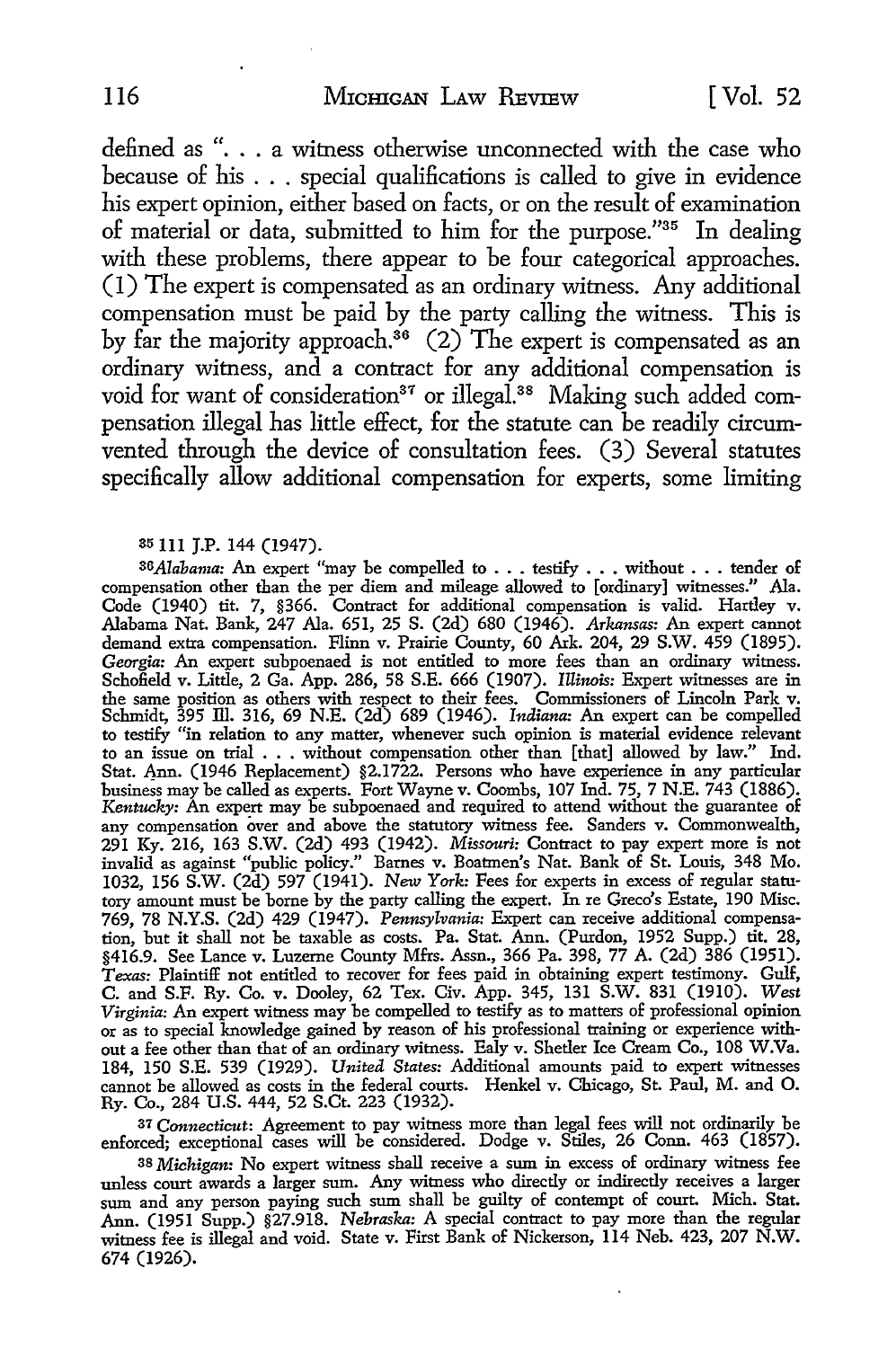it to a certain maximum amount<sup>39</sup> and others leaving the payment to the discretion of the court.<sup>40</sup> Additional compensation can be paid, though the person also testifies to facts of the case as an ordinary witness,<sup>41</sup> but there is disagreement as to whether he has to be called as an expert in order to receive added fees.<sup>42</sup> (4) Finally, California permits added compensation for experts appointed by the court.<sup>43</sup> It is generally agreed in all jurisdictions that the expert can recover fees for work involved in rendering an opinion from the party for whom the work is performed;44 a very common example is a chemical analysis done upon request.

Various policy considerations have been offered to support or controvert added compensation. It has been argued that the expert's time is especially valuable to him.<sup>45</sup> However, the hardship is relatively no

40 *Colorado:* Courts may allow experts amounts which the courts deem proper. Denver Joint Stock Land Bank v. Board of County Comrs., 105 Colo. 366, 98 P. (2d) 283 (1940). *Delaware:* Fees of experts fixed by court in its discretion and taxed as part of the costs. Del. Code (1935) c. 129, §21. *Louisiana:* Expert witnesses "shall receive additional compensation, to be fixed by the court, with reference to the value of the time employed and the degree of learning or skill required." La. Rev. Stat. (Dart, 1950) §13.3666. Court can restrain litigant where he attempts to summon uselessly a number of expert witnesses. Stem v. Lanng, 106 La. 738, 31 S. 303 (1901). For taxing as costs, see Levy v. McWilliams, 13 La. App. 444, 129 S. 170 (1930). *Michigan:* See note 38 supra. \$50 per day fee allowed in Security Life Ins. Co. v. Schwartz, 221 Mich. 496, 191 N.W. 216 (1922). *Minnesota:* Judge of any court of record may allow expert "such fees or compensation as, in his judgment, may be just and reasonable." Minn. Stat. Ann. (1947) §357.25. See Le Mere v. McHale, 30 Minn. 410, 15 N.W. 682 (1883), for construction of "expert." See also 14 MrnN. L. REv. 432 (1930). *North Carolina:* ''Experts, when compelled to attend and testify, shall be allowed such compensation and mileage as the court may in its discretion order." N.C. Stat. (1953) §6-52. See Connor v. Hayworth & Cole, 206 N.C. 721, 175 S.E. 140 (1934). *Vermont*: "In state causes extra compensation may be allowed to expert witnesses" when so orde fixed by the court before whom the trial is had." Vt. Stat. (1947) §10,524.

41 Attrep v. Horecky, (La. App. 1937) 177 S. 379.

42 Must be called as expert: Snyder v. Iowa City, 40 Iowa 646 (1875). *Contra:*  Suthon v. Laws, 132 La. 207, 61 S. 204 (1913).

<sup>43</sup>Cal. Code Civ. Proc. (Deering, 1949) tit. 1, §1871. Court can appoint one or more experts, on motion of either party or of the court. Court fixes compensation, if any, and charges to parties in such portion as court shall determine and it may thereafter be taxed and allowed in like manner as other costs. Experts produced by parties shall be entitled only to ordinary witness fees, which shall be taxed as other witness fees.

44 Philler v. Waukesha County, 139 Wis. 211, 120 N.W. 829 (1909); 8 WIGMORE, EVIDENCE, 3d ed., §2203 (1940).

45 Buchman v. State, 59 Ind. 1 (1877).

<sup>3</sup><sup>9</sup>Florida: Expert allowed reasonable amount "not in excess of ten dollars per hour from time of reporting to place of trial until conclusion of his testimony." Fla. Stat. Ann. (1943) as amended 1949, §90.231. The judge shall determine the amount, and it shall be taxed as costs. See Daytona Beach v. Humphreys, (Fla. 1951) 53 S. (2d) 871. *Iowa:*  Expert witnesses "shall receive additional compensation, to be fixed by the court, with reference to the value of the time employed and the degree of learning or skill required; but such additional compensation shall not exceed four dollars per day. . • ." Iowa Code Ann. (1946) §622.72. *Maine:* "... The court in its discretion, may allow ... a sum not exceeding \$25 per day for the attendance of any expert witness. • . ." Me. Rev. Stat. (1944) c. 100, §129.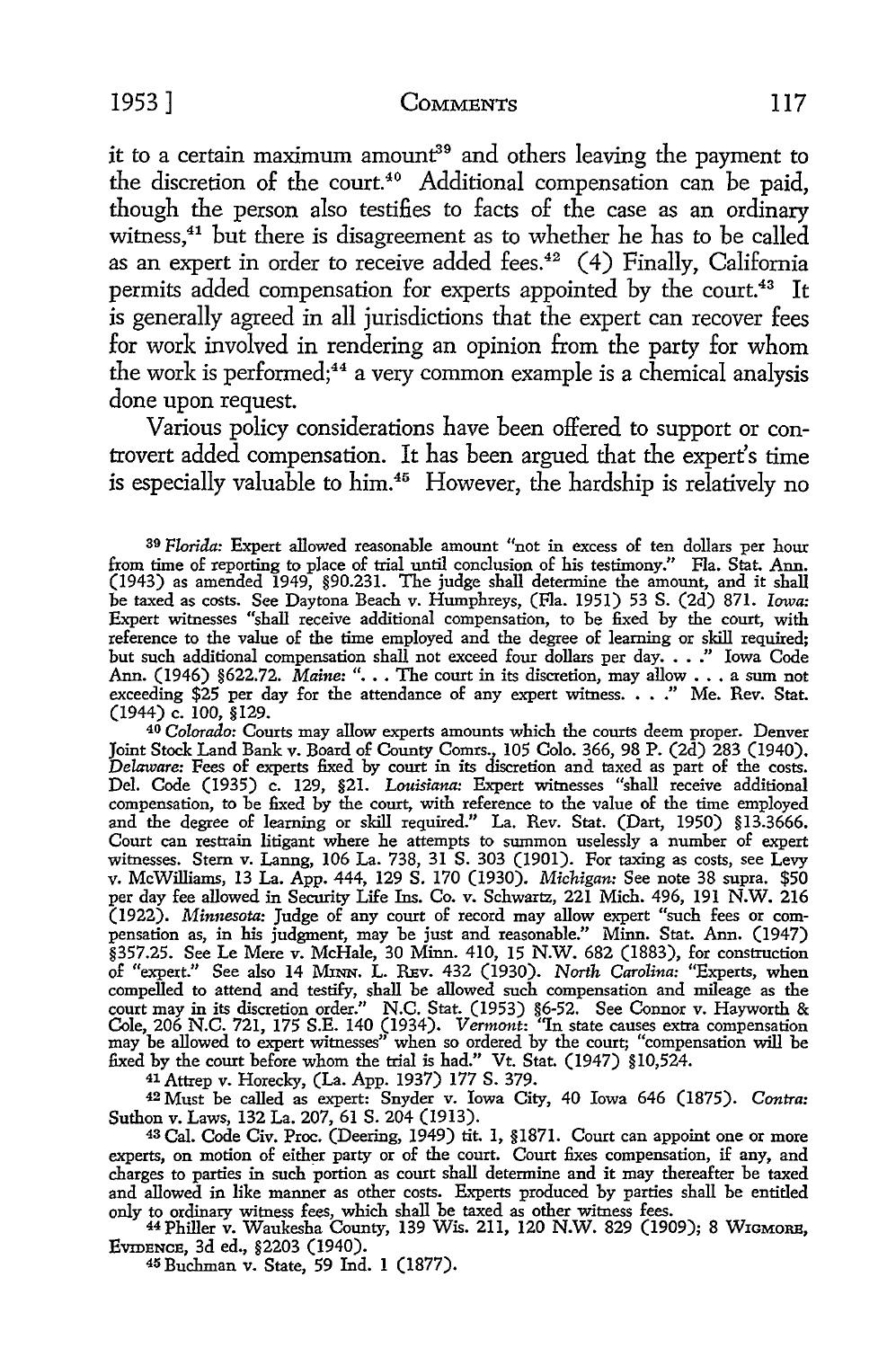greater on the expert than on the ordinary person; each loses a day's labor. Sometimes a constitutional argument is made that the knowledge of the expert is his property and that taking it without just compensation violates due process under the federal and most state constitutions; there is a benefit conferred for which there should be payment.46 This presupposes that opinion is property, a concept that seems tenuous at best. A more cogent reason for paying the expert added compensation is that otherwise there will be too great a burden on well-known men in their respective fields.<sup>47</sup> This argument is in part rebutted by the fact that since an overburdened expert is likely to be disgruntled, litigants will be cautious in asking such persons to testify. Finally, it has been argued that the opinion of the expert is his means of livelihood, and he should not be compelled to contribute it.48 Stryker has said, "The physician has as much right to be compensated for his store of goods, namely, his knowledge, as has the grocer for his cans of tomatoes or his green vegetables on his shelves."40

Opponents of added compensation contend that it is difficult to distinguish opinion from fact; some say opinion is fact for the consideration of the court, whereas others say facts are opinions of witnesses as to circumstances.<sup>50</sup> Another difficulty often mentioned is fixing a scale of pay for various experts. England has such a scale, which has been much criticized, $51$  but this matter has not confronted American courts, for additional compensation where allowed is usually at the discretion of the court.<sup>52</sup> It is also argued that though the person calling the expert may realize benefit from his knowledge without paying for it, the primary benefit is in the betterment of judicial administration. 53 This suggests again the basis of all arguments *against*  extra compensation for expert witnesses: the administration of justice is a mutual benefit to all members of the community, and each individual is under a public duty to give the best testimony possible to further justice.<sup>54</sup>

46 Pennsylvania Company v. Philadelphia, 262 Pa. 439, 105 A. 630 (1918).

48 United States v. Cooper, 21 D.C. 491 (1893).

49 STRYKER, CouRTS AND DOCTORS 166 (1932).

50 See 50 UNIV. PA. L. REv. 346 (1902).

51See 111 J.P. 144 (1947); 112 J.P. 600 (1948). See also, Mitchell, "Witnesses' Expenses," 23 N.Z.L.J. 166 (1947).

52 See notes 39 and 40 supra.

53 Dixon v. People, 168 ill. 179, 48 N.E. 108 (1897).

54 See 8 WIGMORE, EVIDENCE, 3d ed., §2203 (1940); Philler v. Waukesha County, 139 Wis. 211, 120 N.W. 829 (1909).

 $\overline{a}$ 

<sup>47</sup> Buchman v. State, 59 Ind. 1 (1877).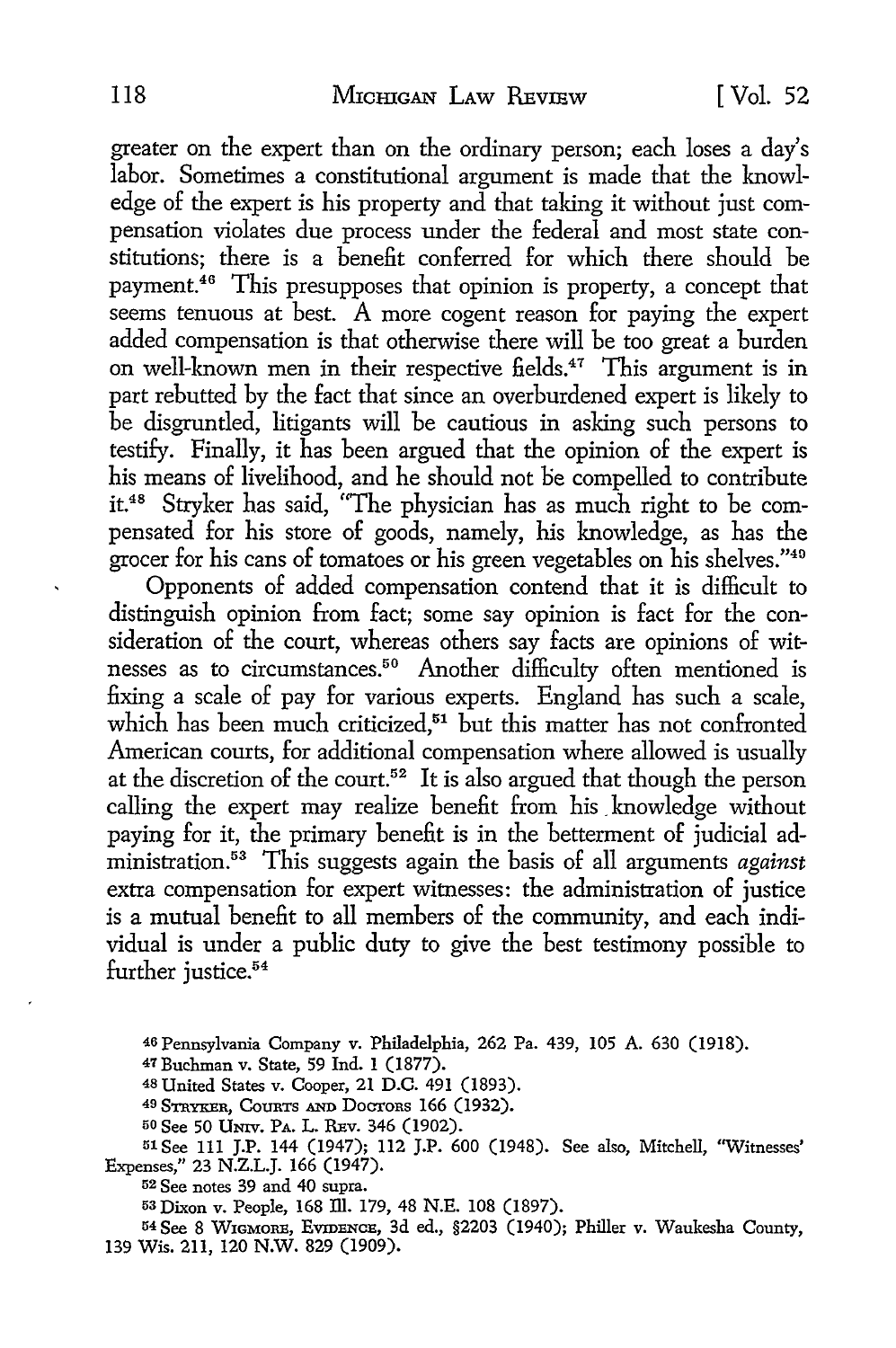#### 1953] COMMENTS 119

However, this does not meet the problem of the "professional" witness, who in the ordinary practice of his profession acquires knowledge of the facts of the case before the court and is called upon to give evidence as to these facts or to express an opinion based on his general professional knowledge and experience. Nor does it adequately rebut the argument that knowledge is the stock in trade of the expert, which, it is contended, no litigant should obtain without reasonable compensation.

One solution to this dilemma has been the making of compensation contracts between a litigant and his expert witness. In some states such contracts are illegal. $55$  A great many more hold that since a witness owes a legal duty *to* testify, these contracts are unenforceable because the performance of a legal duty is not consideration.<sup>56</sup> However, this would not apply where the witness is in another state or is privileged.57 But as already shown, a great many states do allow the making of such contracts.<sup>58</sup> The expert does not owe a legal duty to give more than facts observed, so it would seem that a contract for expert testimony is not against public policy.<sup>59</sup> Contingent contracts in preparing evidence, however, have been in large part condemned on the basis that they breed perjury and fabrication.<sup>60</sup> On the other hand, it has been contended that there is no reason to strike down such agreements where there is no evidence of abuse, and that they greatly aid the poor man who ordinarily could not afford an expert's services.<sup>61</sup>

In this entire area, it is unfortunate that statutes either giving or allowing extra fees seem *to* be directed solely toward protecting the expert by providing him with adequate compensation. The approach should rather consider the judicial system as a whole, with two major problems in mind: (I) should any additional compensation be paid at all? and (2) if paid, should such compensation be taxed as costs?

From the standpoint of sound judicial administration, there are several strong reasons why the expert should not receive additional

<sup>58</sup> Note 36 supra.<br><sup>59</sup> Stanton v. Rushmore, 112 N.J.L. 115, 169 A. 721 (1934). But see Philler v. Waukesha County, 139 Wis. 211, 120 N.W. 829 (1909) (a witness may be required to give testimony as to his professional opinion).<br><sup>60</sup> Sherman v. Burton, 165 Mich. 293, 130 N.W. 667 (1911). Agreements making

61 Barnes v. Boatmen's Nat. Bank of St. Louis, 348 Mo. 1032, 156 S.W. (2d) 597 (1941).

<sup>55</sup> Note 38 supra.

<sup>&</sup>lt;sup>56</sup> See note 37 supra; Klepper v. Klepper, 199 Mo. App. 294, 202 S.W. 593 (1918).<br><sup>57</sup> 16 A.L.R. 1442 (1922).<br><sup>58</sup> Note 36 supra.

fee contingent on result of litigation are void. Pelkey v. Hodge, 112 Cal. App. 424, 296 P. 908 (1931).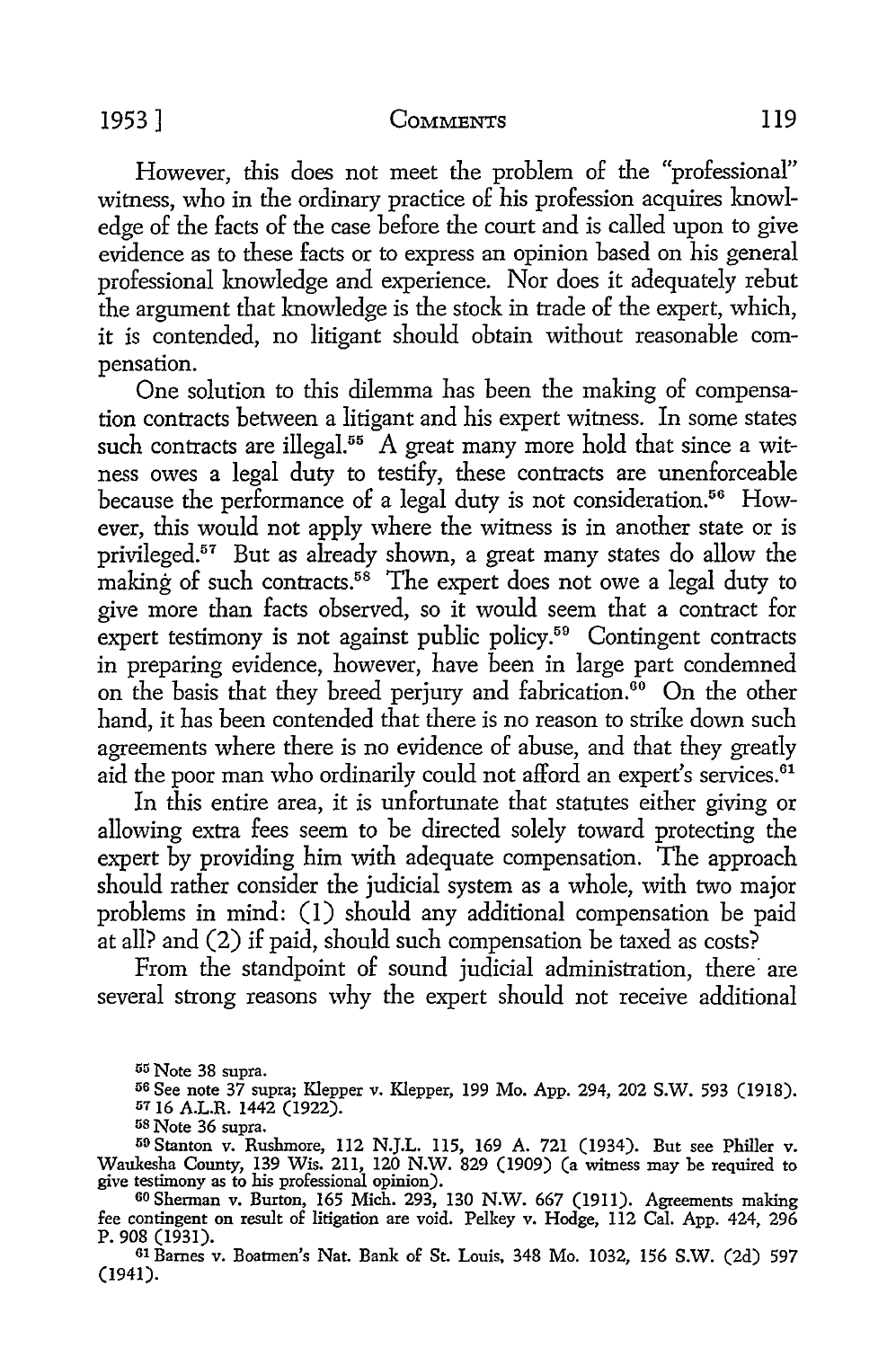compensation. Because he is selected, compensated, and coached by one party, the expert witness may not be sufficiently unbiased and disinterested. On this basis, the whole idea of expert testimony has been severely criticized.<sup>62</sup> Another criticism is that unlimited expert testimony is economically unjust because it favors the wealthy litigant.<sup>63</sup> It seems appropriate, then, that in any statutory scheme allowing individuals to pay experts additional compensation, courts should have some supervision over the amount. One suggestion is to have the court approve the fee of the expert before testimony is admitted. This would result in less inequality arising from differences in economic status and might have the effect of encouraging more objective testimony. But there will still be partisanship in favor of the person paying the fee. Such bias is not necessarily based on the idea of selling to the highest bidder; more likely, it stems from natural feelings of loyalty to the person paying the bill, plus the witness' desire that his benefactor "get his money's worth."

A solution to these problems has been proposed by writers urging that experts be compensated entirely by the state.64 This presents the second issue of whether compensation paid should be taxed as costs. Absent statutes, there is generally no taxing as costs because the expert can sell his services and cannot by law be required to testify as an expert in most jurisdictions allowing extra compensation.<sup>65</sup> Even though experts were to be limited on each side, the cost of litigation would nevertheless be substantially increased, especially considering estimates so often given that over sixty percent of all cases require expert testimony.<sup>66</sup> Because of the additional state expense, some writers take a limited view of state compensation, believing that only in the case of court-appointed experts should the state pay more than ordinary fees. This cuts the cost for the state, yet assures both parties of the availability of expert testimony, regardless of financial means.

The American Law Institute has proposed this procedure:

"The compensation of each expert witness appointed by the judge shall be fixed at a reasonable amount.  $\ldots$  in a civil action it shall be paid as the judge shall order; he may order that it be

62 See 38 CoL. L. RBv. 369 (1938).

<sup>63</sup>1 TEX. LAW AND LEGIS. 100 (1947).

64 See 12 A.B.A.J. 150 (1926); Friedman, ''Expert Testimony, Its Abuse and Reformation," 19 YALE L.J. 247 (1910).

<sup>65</sup> Note 36 supra. See also Cheatham Electric Switching Device Co. v. Transit Development Co., (2d Cir. 1919) 261 F. 792; 16 A.L.R. 1442 (1922).

66 WELLMAN, ART OF CROSS EXAMINATION, 4th ed., 76 (1936); Harno, "Uniform Expert Testimony Act," 21 J. Am. Jup. Soc. 156 (1938).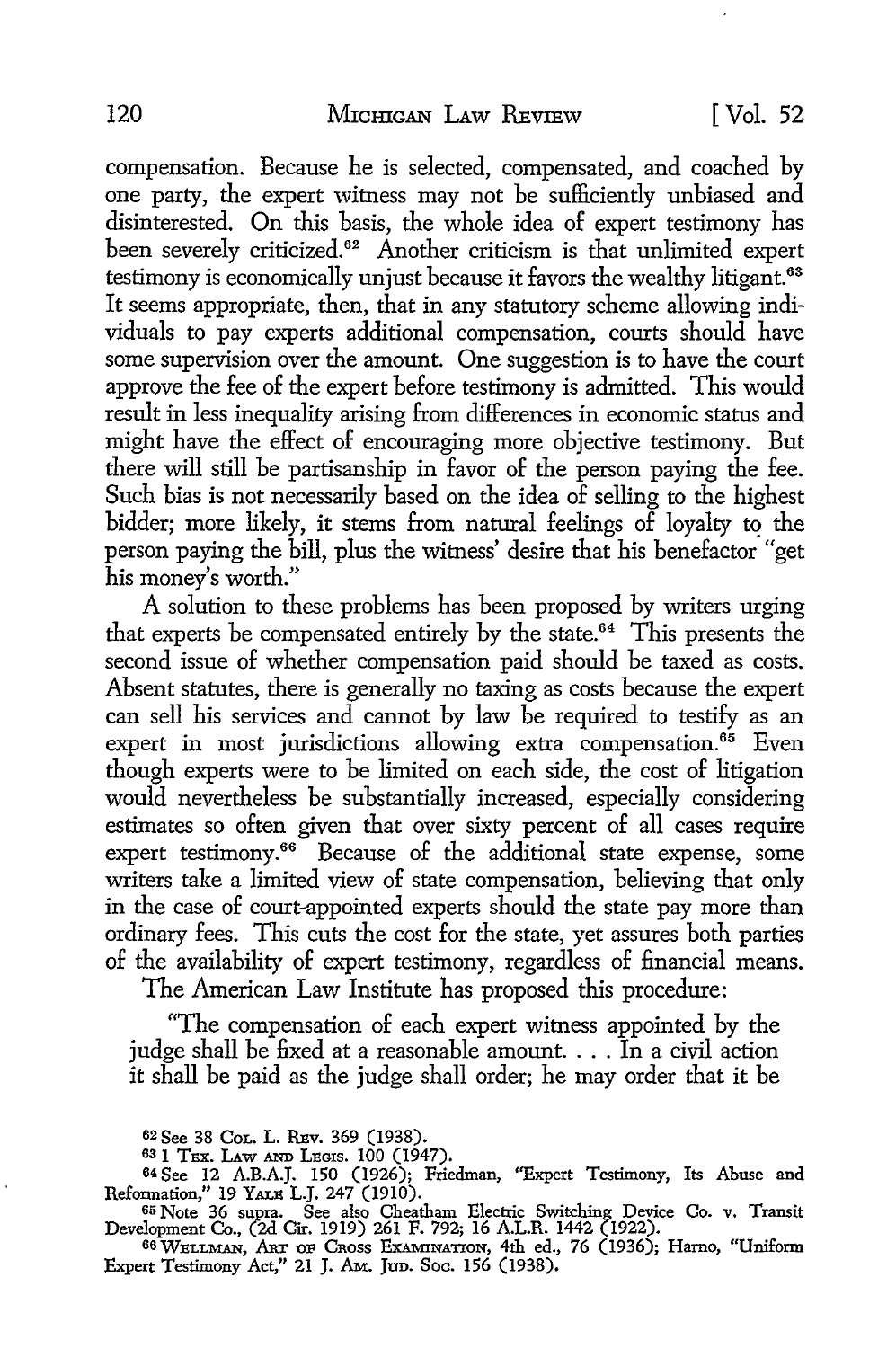paid by the parties in such proportions and at such times as he shall prescribe, or that the proportion of any party be paid by [insert name of the proper authority], and that, after payment by the parties or [insert name of the public authority] or both, all or part or none of it be taxed as costs in the public action. Any witness appointed by the judge who receives any compensation other than that fixed by the judge and any person who pays or offers or promises to pay such other compensation shall be guilty of contempt of court. The fee of an expert witness called by a party but not appointed by the judge shall be paid by the party calling him but shall not be taxed as costs in the action."67

California has an analogous provision in its statutes, with the added proviso that the court before or during the trial may limit the number of witnesses to be called by any party.<sup>68</sup> In theory this seems to be a very good compromise plan; however, its practicality is questionable in that there is the complex problem of which experts the court will appoint and upon whose recommendation the court will choose. If the court appoints experts recommended by both sides, the dilemma of excessive litigation costs arises. The calling of many expert witnesses might make litigation so expensive that valid causes of action are frustrated. However, if a statute is to authorize the taxing of expert fees as costs, it seems fair that the court should have some supervision over the amount.

This leads into a possible middle ground of achieving independence of expert witnesses and yet not burdening the state with excessive fees. Interrogatories and answers or depositions taken pursuant to commission could be admitted, regardless of the presence of the witness within the range of process of the court. Costs would be cut down and in addition the expert would not be losing much time in traveling to the trial and testifying in person, for the interrogatories and depositions could be taken at his convenience. Unfortunately, the practicality of this solution is limited, for it is generally agreed that no matter how carefully a judge instructs a jury, interrogatories and depositions do not carry as much weight with the jury as actual witnesses.

# III. *Conclusion*

There is no complete solution to the difficulties involved in compensation of witnesses. The central problem is one of balance; litiga-